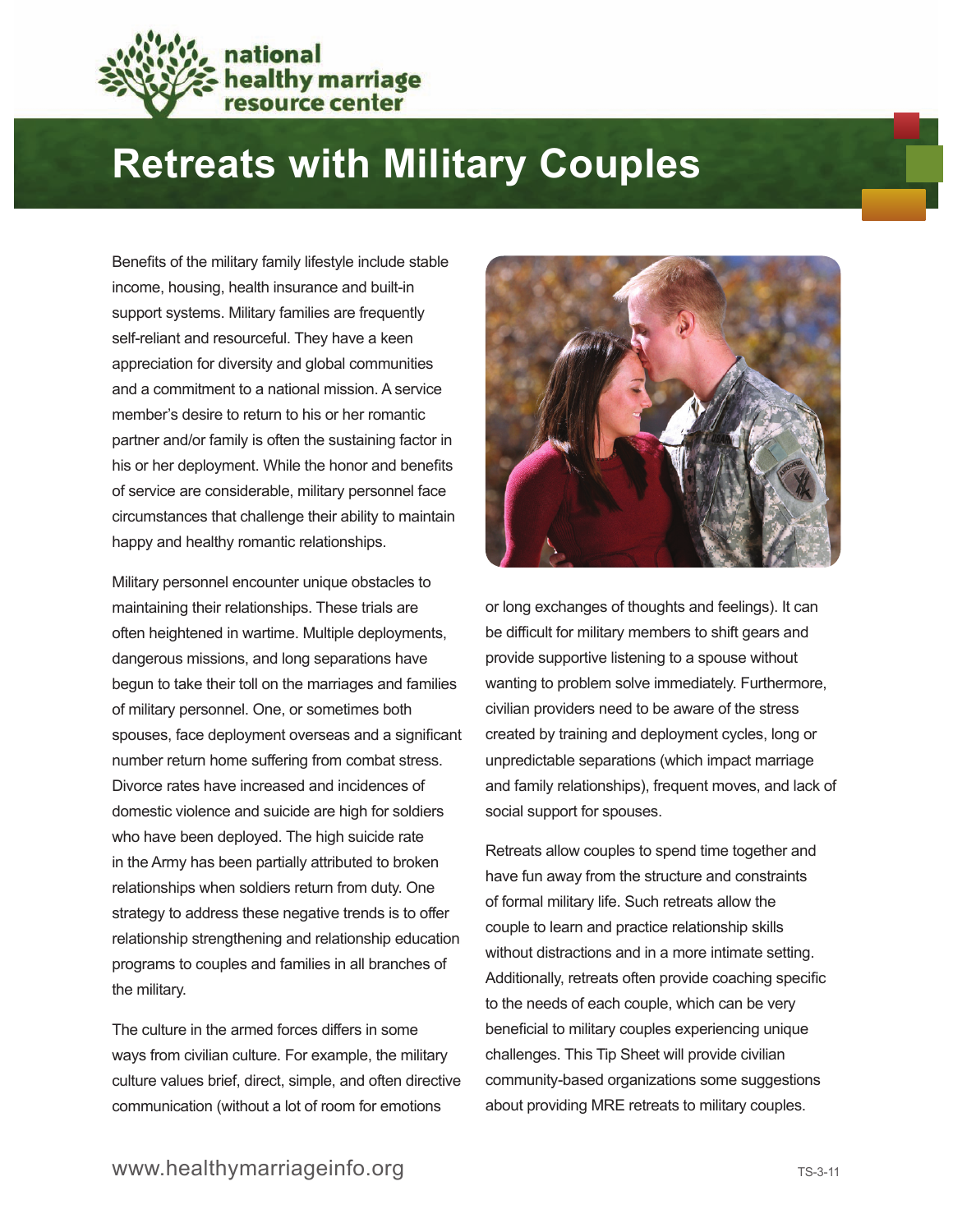*Outreach* – Advertising on or near a military base is a great way to recruit couples. If couples find the retreats helpful, word of mouth will spread. Contacting and forming partnerships with those on the base who work with couples and families, such as military social workers or chaplains, can also be an effective way to recruit couples and advertise your program. Consider inviting those individuals to a retreat so they can see firsthand the work you are doing.

*Use good materials* – Utilize materials that are evidence-based and fun. Make sure these materials teach core skills like communication techniques and conflict resolution. Think about the unique issues military couples face. Do your materials address these needs somehow? Integrate the following subjects into examples and exercises in class:

- Deployments and long separations
- Maintaining communication and closeness
- Changes in roles and expectations for both spouses
- Preserve commitment
- Social support
- Keeping up relationships with children

*Build on the couple's connection and their social support systems* – Resilient couples come up with creative ways to stay connected during long separations and rise to the challenges of their new roles. They also find and make good use of social supports wherever they are. Whether through a faith community, family, or other military spouses, social support is an important component in a strong marriage. As an exercise during your retreat, have the couple create lists of their avenues for social support. They can also brainstorm creative ways to stay connected during periods of separation.

*Be aware of situations that require specialized care* – Programs should be prepared to recognize and deal with domestic violence, suicide risk, traumatic brain injury (TBI), and severe post-traumatic stress disorder (PTSD). Consult with specialists in all of these areas so you can identify symptoms. Work together with the specialist to create a plan for referrals. You may want to include a protocol for follow-up with the organizations you refer couples to so no one "falls through the cracks."

*Have highly skilled presenters –* The marriage educators leading your retreats will be most effective if they have direct experience with military culture. Military culture will vary by the sector, so make sure the educator's experience is relevant. Because you will want to offer the best possible experience to military couples, be sure the facilitators of the retreat are experienced in working with groups, are very familiar with whatever curriculum or materials they'll be using, and are able to respond with appropriate referrals and good resources if other issues come up. A male-female co-presenter pair is optimal.

*Pay particular attention to the environment –*  Whenever possible, hold your retreat at a nice resort in order to provide couples with a safe and relaxing environment. You want to create a true retreat experience for your couples. Pay attention to details such as room amenities and access to good dining and recreational activities. Have quality refreshments available during the workshop. Make the atmosphere casual and relaxing. Encourage civilian dress so service members can feel like they are getting a break from military life.

*Know what resources are available –* Have both military and civilian resources available as couples or individuals sometimes will be more comfortable accessing civilian resources. These may include support groups, community-based organizations,